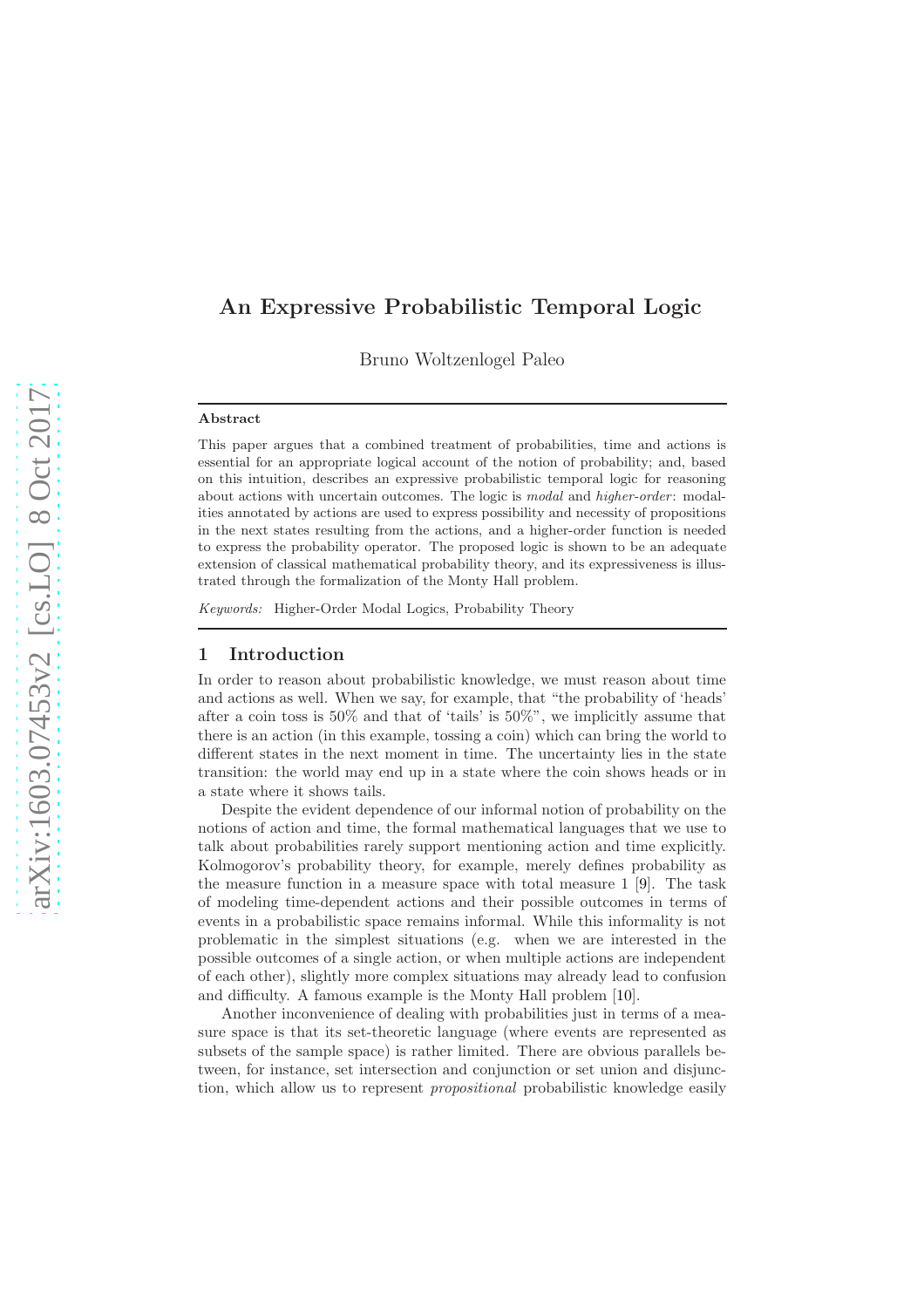(e.g. the event of a randomly picked coin showing heads and the same coin being made of silver can be represented as the intersection of the event of showing heads with the event of being made of silver). However, it is not clear how this analogy could be extended to more expressive logics with quantifiers.

The main contribution of this paper, addressing the above mentioned issues, is the development of the syntax (in Section [2\)](#page-1-0) and the semantics (in Section [3\)](#page-3-0) of an expressive probabilistic temporal logic (PTL) for reasoning about actions with uncertain outcomes. **PTL** is an adequate extension of classical probability theory (as demonstrated in Section [4\)](#page-5-0), and its greater expressiveness allows us to reason explicitly about event independence (as discussed in Section [5.1\)](#page-7-0) and to avoid typical ambiguities of natural language discourse about probabilities (as shown in Section [5.2\)](#page-9-0). This capacity of PTL to avoid ambiguities related to outcomes and events is one of its main conceptual novelties in comparison to related work (cf. Section [8\)](#page-13-0). PTL's convenience and expressive power are illustrated through the formalization of the Monty Hall problem (in Section [7\)](#page-11-0).

## <span id="page-1-0"></span>2 Syntax

The aim of PTL's language is to be sufficiently expressive to capture typical probabilistic statements, conveniently similar to natural language, and yet more precise than natural language in cases when the latter is ambiguous. Intuitively, probability is an inherently higher-order function, since it takes a proposition (representing an event) as an argument. Therefore, if a probabilistic logical language is to include a probability operator in the syntactic level, it is only natural that it should be a higher-order language. Furthermore, because thinking probabilistically involves numerical computation and reasoning about states and actions, it is convenient to have a typed language, with distinct basic types for numbers, states and actions. The types used here are mostly the well-known simple types, but a list type constructor is included as well, in order to allow the representation of temporal sequences of actions and propositions.

Definition 2.1 Types are freely generated from the set of basic types  $\{\beta,\iota,\eta,\mu\},\$  the right-associative function type constructor  $\rightarrow$  and the list type constructor list.  $\mu$  is the type for states,  $\beta$  is the type for booleans,  $\iota$  is the type for *objects* and  $\eta$  is the type for *real numbers*. The set of all types is denoted  $T$ . The type of (local) propositions o is defined to be an abbreviation for  $\mu \to \beta$ and the type of actions  $\alpha$  is defined to be an abbreviation for  $\mu \to \text{list}[\mu]$ .

Remark 2.2 The definition of o ensures that the truth of a proposition depends on states. The definition of  $\alpha$  follows the intuition that an action can be seen as a function that maps a state to a list of possible next states.

<span id="page-1-1"></span>As shown in Definition [2.3,](#page-1-1) PTL contains, besides the usual logical symbols, also symbols for arithmetical functions and relations, the hybrid logic symbols for explicitly referring to states, list constructors and functions, and a probability operator. As modal operators ( $\Box$  and  $\diamond$ ) implicitly bind states, they have a more fundamental role, which reminds that of the  $\lambda$  binder. Therefore, they are treated separately in Definition [2.4.](#page-2-0)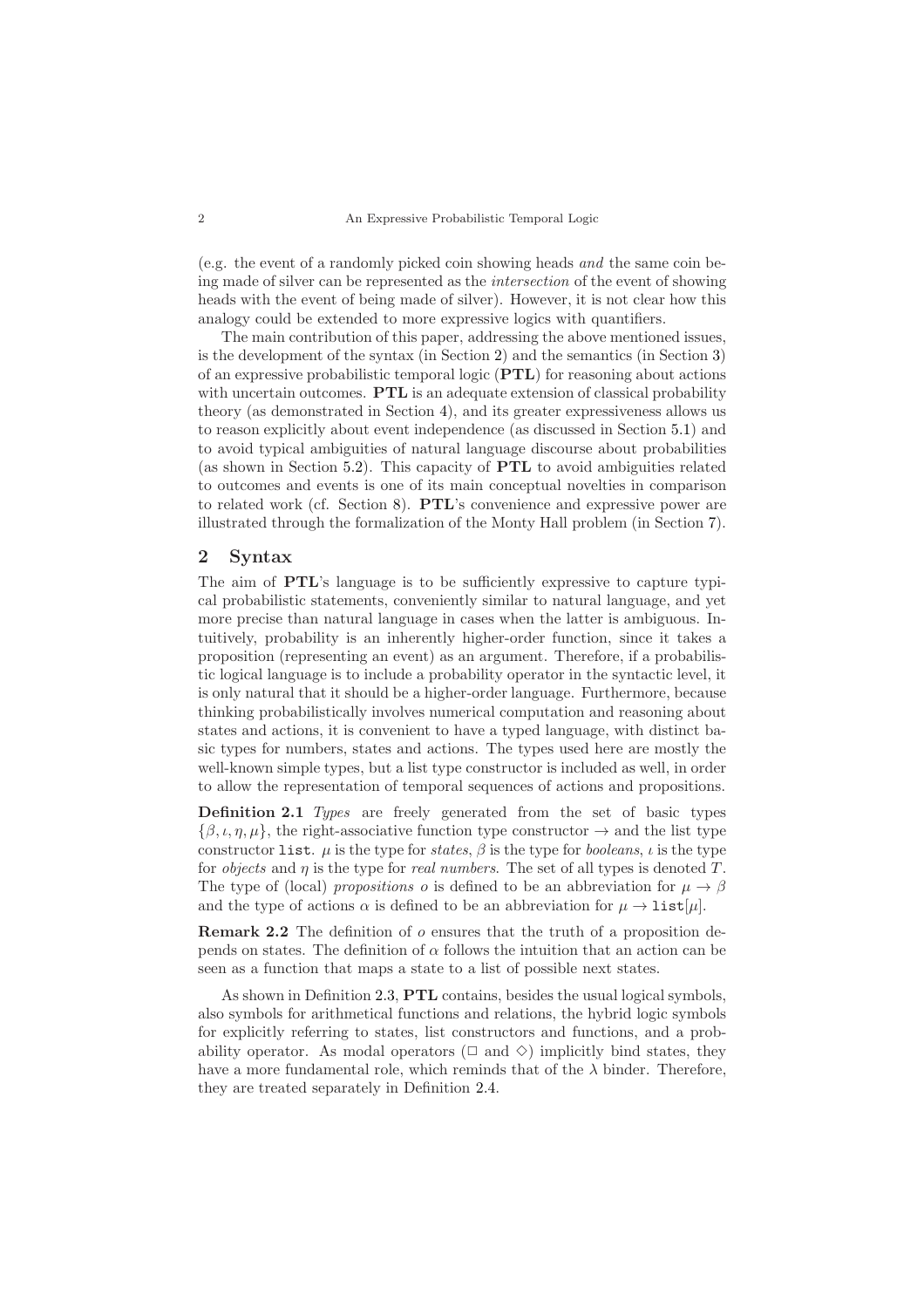**Definition 2.3** For every type  $\tau$ ,  $S_{\tau}$  is a countably infinite set of uninterpreted symbols of type  $\tau$ . The set of arithmetic function symbols  $S_{AF}$ is the set  $\{0_\eta, 1_\eta, +_{\eta \to \eta \to \eta}, *_{\eta \to \eta \to \eta}\}$ . The set of arithmetic relation symbols  $S_{AR}$  is  $\{=\eta \rightarrow \eta \rightarrow o, \langle \eta \rightarrow \eta \rightarrow o \rangle\}$ . The set of propositional logical symbols  $S_L$  is  $\{\top_o, \bot_o, \vee_{o\to o\to o}, \wedge_{o\to o\to o}, \rightarrow_{o\to o\to o}, \leftrightarrow_{o\to o\to o}, \neg_{o\to o}\}.$  The set of hybrid logical symbols  $S_H$  is  $\{\mathbb{Q}_{\mu\to o\to o},\text{in}_{\mu\to o}\}$ . The set of quantifiers  $S_Q$  is  $\bigcup_{\tau \in T} \{ \forall_{(\tau \to o) \to o}, \exists_{(\tau \to o) \to o}, =_{o \to o \to o} \}$ . The symbol nil<sup>t</sup> has type list[ $\tau$ ], ::<sup>7</sup> has type  $\tau \to \text{list}[\tau] \to \text{list}[\tau], \in^{\tau}$  has type  $\tau \to \text{list}[\tau] \to o$  and the length operator  $|.|^{\tau}$  has type  $\text{list}[\tau] \rightarrow \mu$ . The probability operator P has type list  $[\alpha] \rightarrow o \rightarrow \eta$ . The set of all symbols S is defined as  $S_{\tau}\cup S_{AF}\cup S_{AR}\cup S_{L}\cup S_{H}\cup S_{Q}\cup \bigcup_{\tau\in T}\{\texttt{nil}^{\tau},::^{\tau},\vert .\vert^{\tau},\in^{\tau}\}\cup\{\mathcal{P}\}.$ 

Expressions are constructed as in the lambda calculus, using the symbols from S, application, abstraction and modalities.

<span id="page-2-0"></span>Definition 2.4 Expressions are constructed according to the following rules:

- if  $s_{\tau} \in S$ , then  $s_{\tau}$  is an expression of type  $\tau$ .
- if  $t_1$  is an expression of type  $\tau \to \tau'$  and  $t_2$  is an expression of type  $\tau$ , then  $(t_1 t_2)$  is an expression of type  $\tau'$ .
- if  $x_{\tau} \in S_{\tau}$  and t is an expression of type  $\tau'$ , then  $\lambda x_{\tau}.t$  is an expression of type  $\tau \to \tau'$ .
- if  $\varphi$  is an expression of type *o*, *p* is an expression of type  $\eta$  and *a* is an expression of type  $\alpha$ , then  $\Diamond_{a}^{p}\varphi$  are  $\Box_{a}\varphi$  expressions of type  $o$ .

Formulas are expressions of type  $\alpha$ . Actions are expressions of type  $\alpha$ . The set of expressions of type  $\tau$  is denoted  $E_{\tau}$ .  $\mathcal{L} = \bigcup_{\tau \in T} E_{\tau}$ .

Remark 2.5 Types are omitted when they can be inferred from the context. The usual parenthesis conventions are followed. Numerals are occasionally written in decimal notation. Infix notation is employed as usual for logical connectives, arithmetical functions and relations and the list constructor ::. Binding notation is used for quantifiers. Additionally, the following notation conventions and abbreviations are used:

- $\Diamond_a \varphi \equiv \exists x_\eta . \Diamond^x_a \varphi$
- $\mathcal{P}_l(\varphi) \equiv ((\mathcal{P} \; l) \; \varphi)$
- $\forall x : G$ .  $H(x) \equiv \forall x$ .  $G(x) \rightarrow H(x)$
- $\exists x : G$ .  $H(x) \equiv \exists x$ .  $G(x) \wedge H(x)$
- $\forall x_{\tau} \in \ell_{\text{list}[\tau]}.$   $H(x) \equiv \forall x.$   $(x \in \ell) \rightarrow H(x)$
- $\exists x_{\tau} \in \ell_{\text{list}[\tau]}.$   $H(x) \equiv \exists x.$   $(x \in \ell) \wedge H(x)$
- $\mathcal{P}_{a::l}(\varphi::L) \equiv \mathcal{P}_{a::l}(\varphi) \wedge \mathcal{P}_l(L)$  (with  $\mathcal{P}_{\text{nil}}(\text{nil}) \equiv \top$ )

Probabilities appear in the logical language in two ways: firstly, as annotations on the diamond modal operator, in order to indicate how probable the corresponding state transition is; and secondly, through the higher-order probability function  $P$ , which takes a list of actions and a proposition as arguments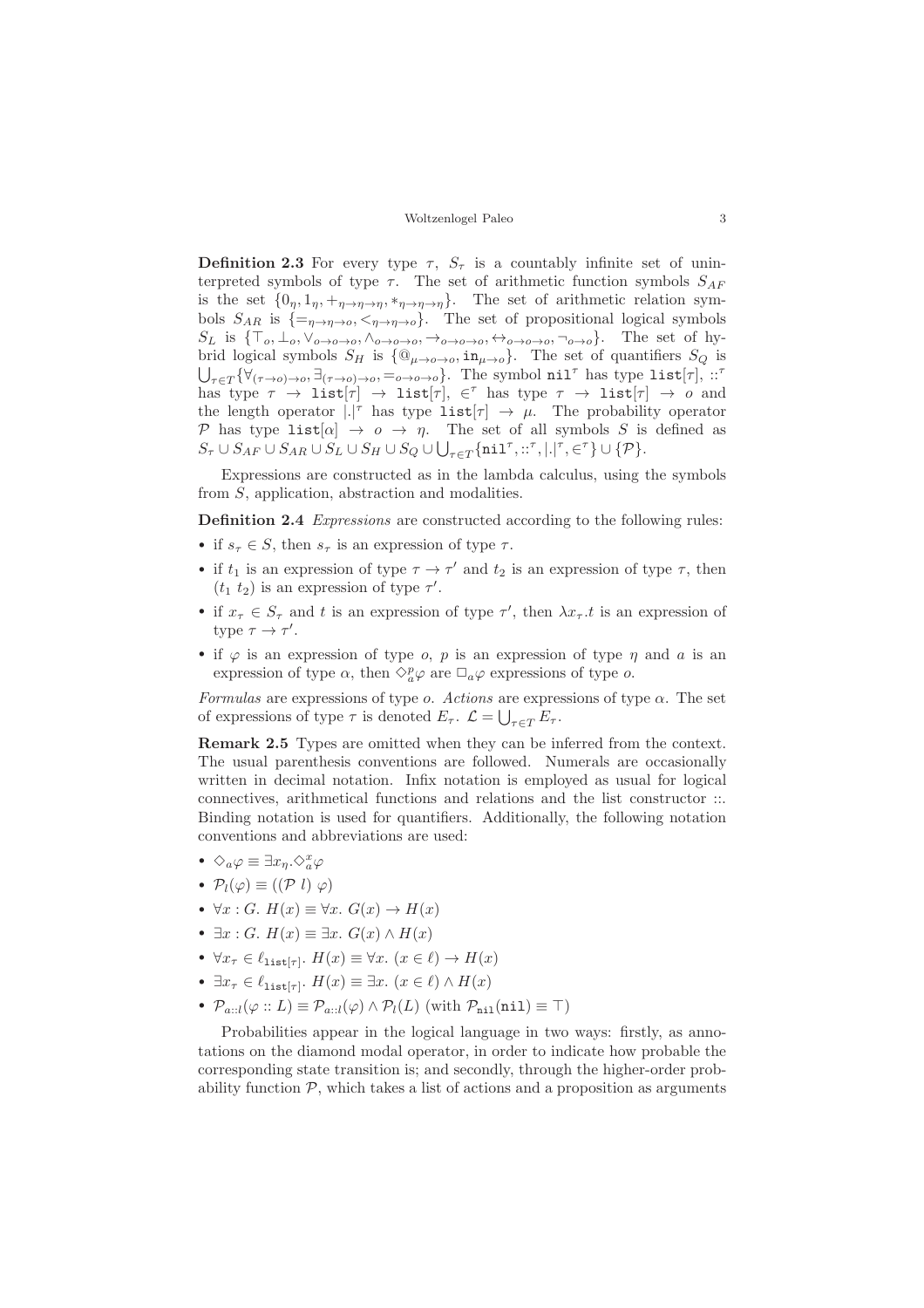and returns the probability that the proposition will hold after the execution of the listed actions.

Example 2.6 The following are some simple examples of probabilistic statements and their corresponding formalizations in PTL:

- (i) Tossing a coin has a transition with probability 0.5 to a state where the coin shows heads:  $\forall x : Coin.\diamondsuit_{toss(x)}^{0.5} heads(x)$
- (ii) The probability of a coin showing heads after it is tossed is 0.5:

 $\forall x : Coin.\mathcal{P}_{toss(x)\cdot\text{inj}}(heads(x)) = 0.5$ 

- (iii) The probability of a coin showing heads twice after it is tossed twice is less than 0.5:  $\forall x : Coin.\mathcal{P}_{t(x)::t(x)::ni}(h(x) :: h(x) :: ni) < 0.5$ , where t = toss and h = heads.
- (iv) After a coin is tossed it is necessarily either heads or tails:

$$
\forall x : Coin. \Box_{toss(x)}(heads(x) \lor tails(x))
$$

(v) After a coin is tossed it is possibly tails:  $\forall x : Coin.\diamond_{toss(x)}(tails(x))$ 

#### <span id="page-3-0"></span>3 Semantics

For each type  $\tau$ , we need a domain  $D_{\tau}$  of elements on which expressions of type  $\tau$  are interpreted. For numerical expressions, we assume the domain to be a real closed field. For booleans, we assume the set with the usual two truth values. For function types, we require all functions to be present in the type's domain. This effectively results in a standard higher-order semantics. For Henkin semantics, it would suffice to drop this last condition.

**Definition 3.1** A domain  $D_{\tau}$  for a type  $\tau$  is a non-empty set such that  $D_{\tau' \to \tau}$ is the set of all functions from  $D_{\tau'}$  to  $D_{\tau}$  (for every  $\tau'$  and  $\tau$ ),  $D_o = {\mathbf{T}, \mathbf{F}}$ ,  $D_{\eta} = \mathbb{R}$  and  $D_{\text{list}[\tau]}$  is the set of all lists of elements from  $D_{\tau}$ .

As in the most common modal logics [\[3\]](#page-15-2), we use *frames* as the foundation for the modal aspects of the semantics. A frame is essentially a set of states and a relation for the transitions between states. What is different here is that transitions are labeled by actions and by probabilities, and the transition relation and actions must be mutually consistent.

<span id="page-3-1"></span>**Definition 3.2** A probabilistic labeled frame is a triple  $(W, R, P)$  such that W is a non-empty set of *states*,  $R \subseteq W \times W \times D_{\alpha}$  satisfying the condition that if  $(w, w', \ell) \in R$  then  $(w, w'', \ell) \in R$  for every  $w'' \in \ell(w)$ , and  $P: R \to [0, 1]$  is a probability function satisfying the condition that for all  $w \in W$  and for all  $\ell \in D_\alpha$  such that there exists  $w' \in W$  with  $(w, w', \ell) \in R$ ,

$$
\sum_{\vert \langle w, w', \ell \rangle \in R} P((w, w', \ell)) = 1
$$

**Remark 3.3** The relation  $R$  in definition [3.2](#page-3-1) may be cyclic. This is convenient, for instance, when specifying Markov chains.

 $\dot{w}$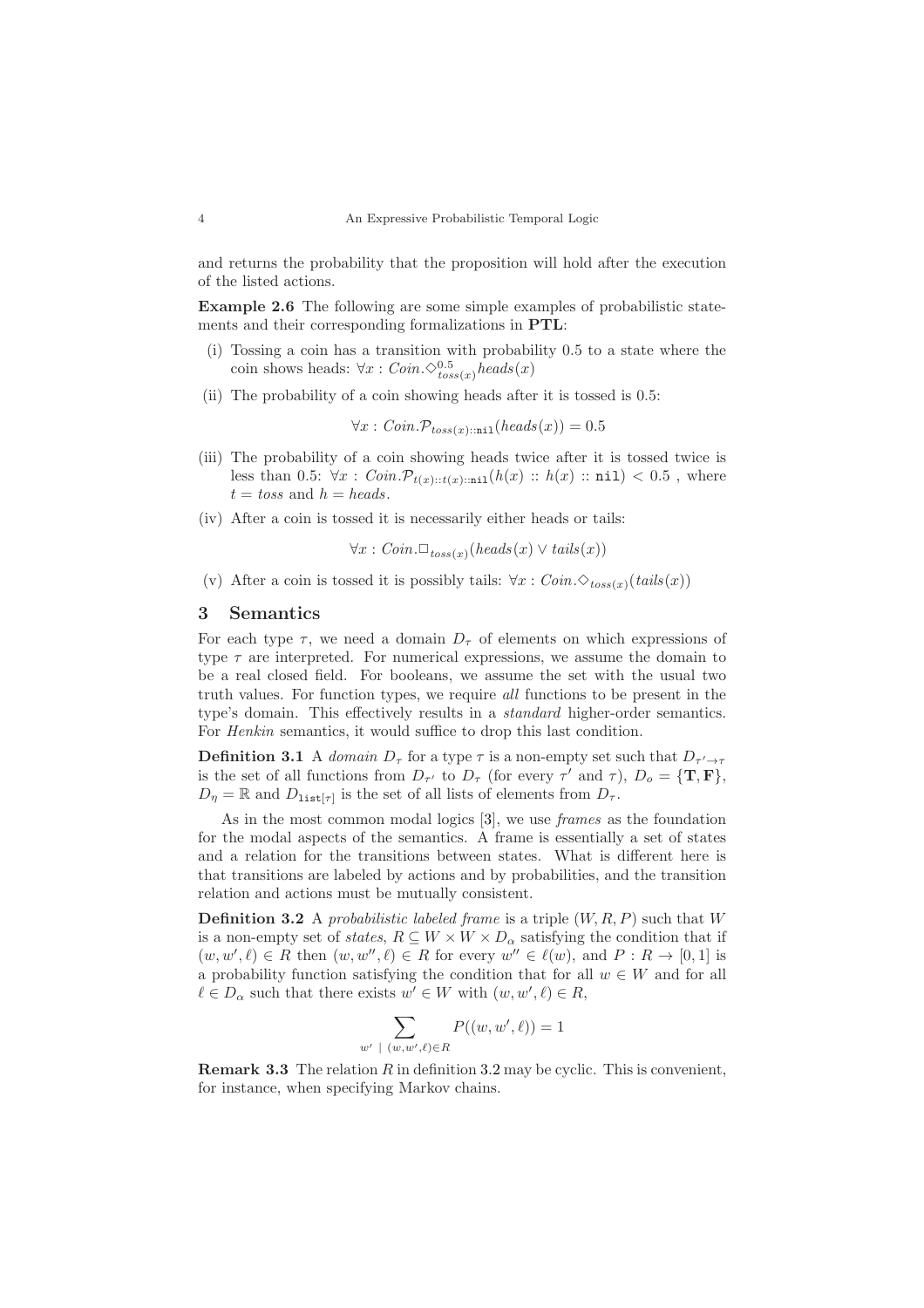A model extends a frame with an interpretation function that assigns denotations to expressions. The denotation of an expression may generally vary with the state. In such cases, we say that the interpretation is flexible; otherwise, it is rigid [\[6\]](#page-15-3). In the examples considered in this paper, boolean expressions and probabilistic expressions are always flexibly interpreted, whereas other expressions are always rigidly interpreted.

<span id="page-4-1"></span>**Definition 3.4** A model is a tuple  $(W, R, P, \{D_\tau\}_{\tau \in T}, I)$  where  $(W, R, P)$  is a probabilistic labelled frame,  $\{D_{\tau}\}_{\tau \in T}$  is a domain,  $W = D_{\mu}$  and I is an interpretation function that maps states and expressions of any type  $\tau$  to elements in  $D_{\tau}$ . It is assumed that any interpretation I maps arithmetic symbols, list constructors and functions, and logical constants to their usual fixed denotations. Therefore (as usual, non-exhaustively):

- $I_w(A \wedge B) = \mathbf{T}$  iff  $I_w(A) = \mathbf{T}$  and  $I_w(B) = \mathbf{T}$
- $I_w(A \vee B) = \mathbf{T}$  iff  $I_w(A) = \mathbf{T}$  or  $I_w(B) = \mathbf{T}$
- $I_w(A \rightarrow B) = \mathbf{T}$  iff  $I_w(A) = \mathbf{F}$  or  $I_w(B) = \mathbf{T}$
- $I_w(\neg A) = \mathbf{T}$  iff  $I_w(A) = \mathbf{F}$
- $I_w(\forall x_\tau.\varphi) = \mathbf{T}$  iff  $I_w[x \mapsto e](\varphi) = \mathbf{T}$  for every  $e \in D_\tau$
- $I_w(\exists x_\tau.\varphi) = \mathbf{T}$  iff  $I_w[x \mapsto e](\varphi) = \mathbf{T}$  for some  $e \in D_\tau$
- $I_w((t_1 \ t_2)) = (I_w(t_1) \ I_w(t_2))$
- $I_w(\lambda x_{\tau}.t)$  is the function taking an element  $e \in D_{\tau}$  and returning  $I_w[x \mapsto e](t)$ .
- $I_w(\text{in}(s)) = \mathbf{T}$  iff  $w = I_w(s)$
- $I_w(\mathbb{Q}_s \varphi) = \mathbf{T}$  iff  $I_{I_w(s)}(\varphi) = \mathbf{T}$

where  $I_w[x \mapsto e](x) = e$  and  $I_w[x \mapsto e](t) = I[t]$  for any t distinct from x.

Furthermore, and most importantly, the interpretations of expressions formed with modal and probabilistic operators are defined as follows:

- $I_w(\Box_a \varphi) = \mathbf{T}$  iff  $I_{w'}(\varphi) = \mathbf{T}$ for every w' such that  $(w, w', I_w(a)) \in R$
- $I_w(\Diamond^p_a \varphi) = \mathbf{T}$  iff  $P((w, w', I_w(a))) = I_w(p)$  and  $I_{w'}(\varphi) = \mathbf{T}$ for some w' such that  $(w, w', I_w(a)) \in R$
- $I_w(\mathcal{P}_{\rm nil}(\varphi)) = \begin{cases} 1, & \text{if } I_w(\varphi) = \mathbf{T} \\ 0, & \text{if } I_w(\varphi) = \mathbf{T} \end{cases}$ 0, if  $I_w(\varphi) = \mathbf{F}$
- $\bullet$   $I_w(\mathcal{P}_{a::l}(\varphi)) = \sum_{w' \mid (w,w',I_w(a)) \in R}$  $P((w, w', I_w(a))) \cdot I_{w'}(\mathcal{P}_l(\varphi))$

In the probabilistic logic PTL, validity and satisfaction of a formula by a model are standard non-probabilistic notions, as defined below. The logic handles probabilities explicitly in its language; not at the semantic level.

<span id="page-4-0"></span>**Definition 3.5** A formula  $\varphi$  is *satisfied* in a model  $M \equiv (W, R, P, \{D_\tau\}_{\tau \in T}, I)$ in a state w, denoted  $M, w \models \varphi$  iff  $I_w(\varphi) = \mathbf{T}$ . A formula  $\varphi$  is globally satisfied in a model M, denoted  $M \models \varphi$  iff  $M, w \models \varphi$  for all  $w \in W$ . A formula  $\varphi$  is valid, denoted  $\vDash \varphi$  iff  $M \vDash \varphi$  for every model M. A set of formulas T entails a formula  $\varphi$ , denoted  $T \vDash \varphi$ , iff  $M \vDash \varphi$  for every model M such that  $M \vDash \bigwedge_{G \in T} G$ .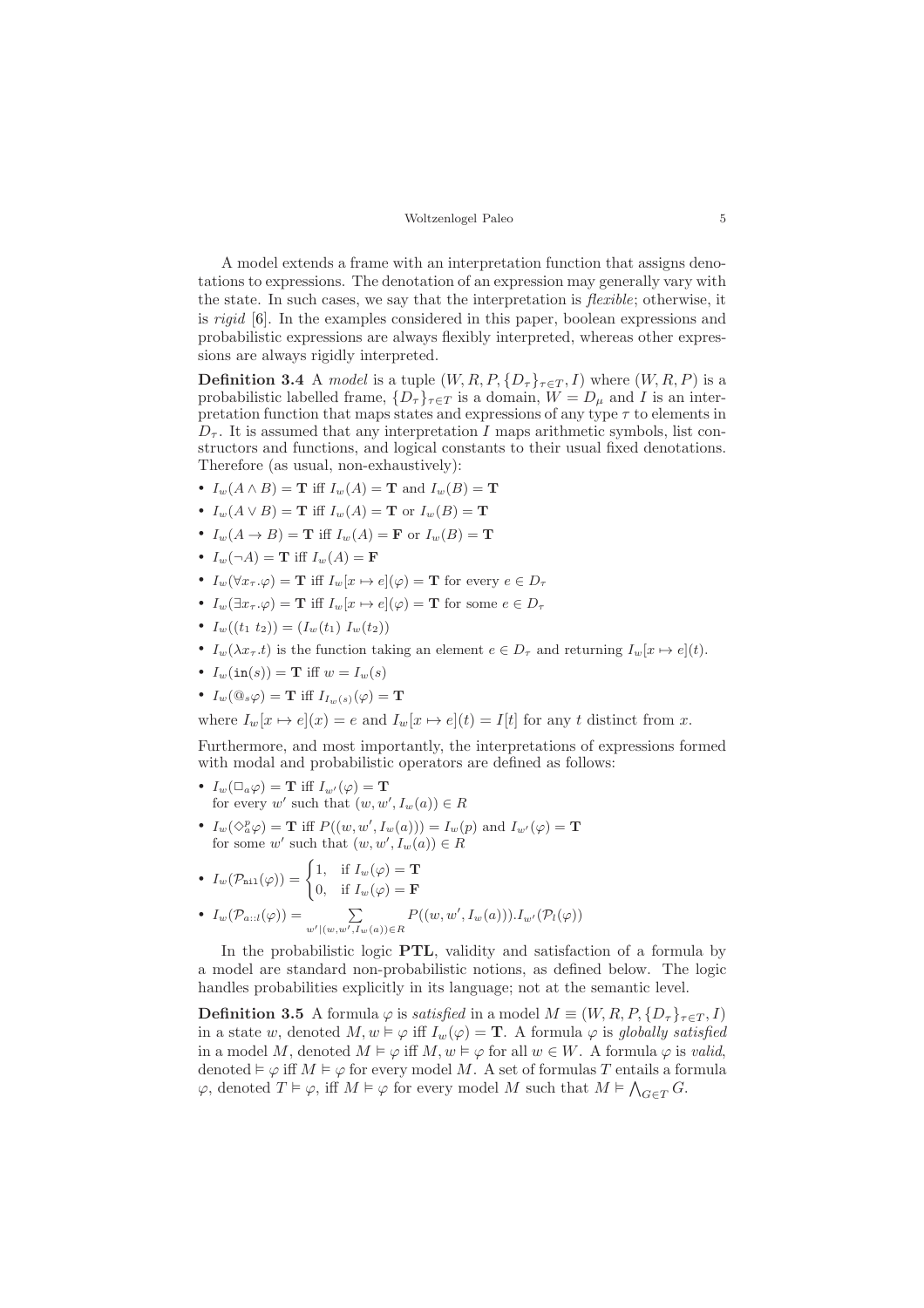## <span id="page-5-0"></span>4 Adequacy

This section shows how the usual mathematical presentation of probability theory, as recalled in Definition [4.4,](#page-5-1) can be considered a special case of the probabilistic logic presented here. This is done by showing (in Theorem [4.5\)](#page-5-2) how to translate probability spaces into models and the usual set-theoretic language for probabilistic events into PTL's language.

Definition 4.1 Set expressions over a set  $\Omega$  are expressions freely generated from singleton subsets of  $\Omega$  and operators for complementation  $(\overline{\phantom{a}})$ , union  $(\cup)$ and intersection (∩).

Remark 4.2 As usual, by abuse of notation, set expressions and the sets they denote are not explicitly distinguished.

**Example 4.3** If  $\Omega = \{w_1, w_2\}$  then the following are examples of set expressions:  $\{w_1\}$ ,  $\{w_2\}$ ,  $\overline{\{w_2\}}$  (denoting the set  $\{w_1\}$ ),  $\{w_1\} \cup \{w_2\}$  (denoting the set  $\{w_1, w_2\}$ ,  $\{w_1\} \cap \{w_2\}$  (denoting the empty set), ...

<span id="page-5-1"></span>**Definition 4.4** A probability space is a triple  $(\Omega, \Sigma, Q)$  where  $\Omega$  is the sample space (whose elements are *outcomes*),  $\Sigma$  is a  $\sigma$ -algebra on  $\Omega$  (i.e. a collection of subsets of  $\Omega$  (events) closed under complementation, countable union and countable intersection) and  $Q : \Sigma \to [0, 1]$  is a probability function satisfying Kolmogorov's axioms:

- (i)  $Q(E) \geq 0$ , for all  $E \in \Sigma$
- (ii)  $Q(\Omega) = 1$
- (iii) For any countable collection  $C$  of mutually disjoint events

$$
Q(\bigcup_{E \in C} E) = \sum_{E \in C} Q(E)
$$

<span id="page-5-2"></span>**Theorem 4.5** For every probability space  $(\Omega, \Sigma, Q)$ , there is a model M and a language translation function g from set expressions over  $\Omega$  to formulas such that  $Q(E) = p$  iff  $M, w \models \mathcal{P}_a(g(E)) = p$ , for some w and some a.

**Proof.** Let W be  $\{w\} \cup \Omega$ . For each  $w_k \in \Omega$ , let  $F_k$  be a distinct atomic proposition. Let I be any interpretation such that  $I_{w_i}(F_j) = \mathbf{T}$  iff  $i = j$ . Let R be  $\{(w, w_k, I_w(a)) | w_k \in \Omega\}$ . Let the probabilistic transition function be defined such that  $P((w, w_k, I_w(a))) = Q(\{w_k\})$ . Since  $\Omega = \bigcup_k \{w_k\}$ , all  $\{w_k\}$ are mutually disjoint and  $Q(\Omega) = 1$ , the condition (from Definition [3.2\)](#page-3-1) that

$$
\sum_{w_k \; | \; (w, w_k, I_w(a)) \in R} P((w, w_k, I_w(a))) = 1
$$

holds. Finally let M be the model  $(W, R, P, \{D_\tau\}_{\tau \in T}, I)$ . The translation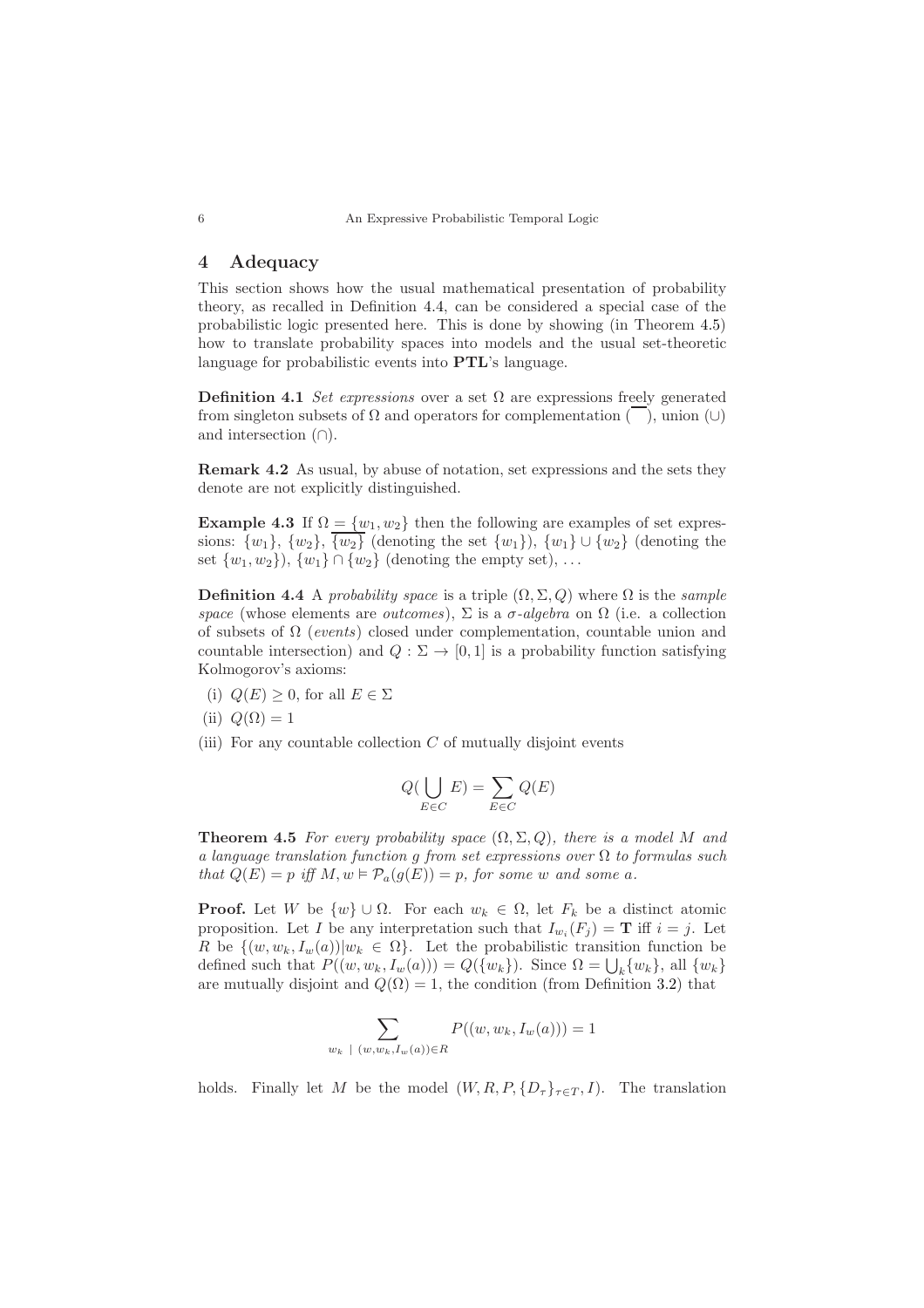function  $g$  is defined recursively:

$$
g(E) = \begin{cases} F_k, & \text{if } E = \{w_k\} \\ g(E') \vee g(E''), & \text{if } E = E' \cup E'' \\ g(E') \wedge g(E''), & \text{if } E = E' \cap E'' \\ \neg g(E'), & \text{if } E = \overline{E'} \end{cases}
$$

Now the fact that  $Q(E) = p$  iff  $M, w \in \mathcal{P}_a(g(E)) = p$  must be proven. First notice that, by Definition [3.5,](#page-4-0)  $M, w \models \mathcal{P}_a(g(E)) = p$  iff  $I_w(\mathcal{P}_a(g(E)) = p)$ , and by Definition [3.4,](#page-4-1)  $I_w(\mathcal{P}_a(g(E)) = p)$  iff

$$
\sum_{w' \; | \; (w,w',I_w(a)) \in R} P((w,w',I_w(a))).I_{w'}(\mathcal{P}_{\text{nil}}(g(E))) = p
$$

By Definition [3.4](#page-4-1) again and the definition of  $R$ , the summation above can be simplified, resulting in the following equation:

$$
\sum_{w'|w'\in\Omega \text{ and } I_{w'}(g(E))=\mathbf{T}\}} P((w,w',I_w(a))) = p
$$

Furthermore, unfolding the definition of  $P$ , the equation above reduces to:

$$
\sum_{w'\mid w'\in \Omega \text{ and } I_{w'}(g(E))=\mathbf{T}\} Q(\{w'\})=p
$$

Therefore, it suffices to prove that the equation above holds iff  $Q(E) = p$ , or equivalently, that:

$$
\sum_{w'\mid w'\in \Omega \text{ and } I_{w'}(g(E))=\mathbf{T}\} Q(\{w'\})=Q(E)
$$

By Kolmogorov's third axiom,  $Q(E) = \sum_{w' \in E} Q({w'}).$  Hence, letting X be the following set:

$$
\{x|x \in \Omega \text{ and } I_x(g(E)) = \mathbf{T}\}\
$$

A sufficient condition for the equation above to hold is that  $X = E$ . This is proven below by induction on the structure of  $E$ :

- Base case  $(E = \{w_k\})$ : then  $g(E_k) = F_k$  and, by definition of  $I, I_x(F_k) = T$ iff  $x = w_k$ .
- Induction cases:

 $\cdot$   $(E = \overline{E'})$ : then  $g(E) = \neg g(E')$  and hence:

 $X = \{x | x \in \Omega \text{ and not } I_x(g(E')) = \mathbf{T}\}\$ 

Let

$$
Y = \{x | x \in \Omega \text{ and } I_x(g(E')) = \mathbf{T}\}
$$

By induction hypothesis,  $Y = E'$ . Therefore,  $X = \Omega \setminus Y = \Omega \setminus E' = E$ .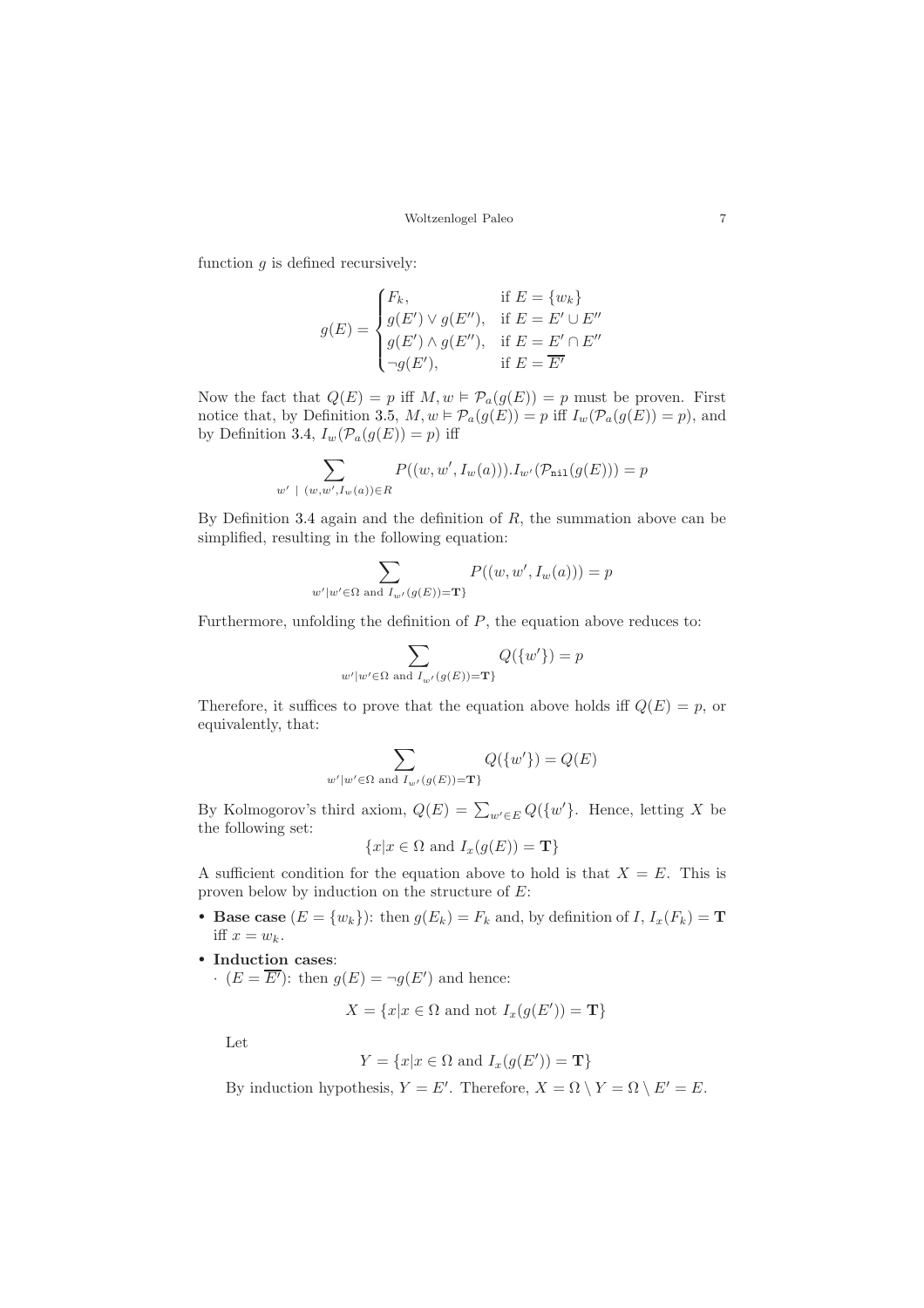$$
(E = E' \cap E'')
$$
: then  $g(E) = g(E') \wedge g(E'')$  and hence:  

$$
X = \{x | x \in \Omega \text{ and } I_x(g(E') \wedge g(E'')) = \mathbf{T}\}
$$

and so:

$$
X = \{x | x \in \Omega \text{ and } I_x(g(E')) = \mathbf{T} \text{ and } I_x(g(E'')) = \mathbf{T}\}
$$

Let:

$$
Y = \{x | x \in \Omega \text{ and } I_x(g(E')) = \mathbf{T}\}
$$
  

$$
Z = \{x | x \in \Omega \text{ and } I_x(g(E'')) = \mathbf{T}\}
$$

By induction hypothesis,  $Y = E'$  and  $Z = E''$ . Therefore,  $X = Y \cap Z =$  $E' \cap E'' = E$ .

 $\cdot$   $(E = E' \cup E'')$ : this case is analogous to the case above.

 $\Box$ 

Informally, the idea of the proof of Theorem [4.5](#page-5-2) is to translate a probability space into a model with a distinguished initial state and a future state for each possible outcome in the space. Any set expression (specifying an event) has a corresponding logical formula. The correspondence is as expected: union corresponds to disjunction, intersection to conjunction and complementation to negation. The translation is adequate in the sense that the probability of an event in the space is equal to the probability of the corresponding formula in the model.

## 5 Expressiveness

A corollary of Theorem [4.5](#page-5-2) is that the probabilistic logic PTL is more expressive than classical probability theory, in two distinct informal senses. The first one is syntactical: whereas the usual language of classical probability theory (which relies on set expressions) can naturally express formulas containing propositional connectives such as negation, conjunction and disjunction (through the inverse of the translation function  $q$  defined in the proof of the theorem), there are formulas in PTL's language (e.g. formulas containing quantifiers or nested probability operators) which have no (natural) counterpart in the language of classical probability theory. The second one is semantical: the proof of Theorem [4.5](#page-5-2) shows that probability spaces correspond to models with a very simple frame; it would be inconvenient to express models with more complex frames in terms of probability spaces, because the frame structure would have to be flattened.

## <span id="page-7-0"></span>5.1 Independence

Shortcomings and limitations of probability spaces for knowledge representation become apparent in situations where a sequence of independent actions is performed over time. Suppose that a fair coin is tossed twice. Representing this as a probability space requires a sample space with four outcomes  ${h_1h_2, h_1t_2, t_1h_2, t_1t_2}$ . Saying that, for instance,  $P({h_1h_2}) = P(H_1 \cap H_2)$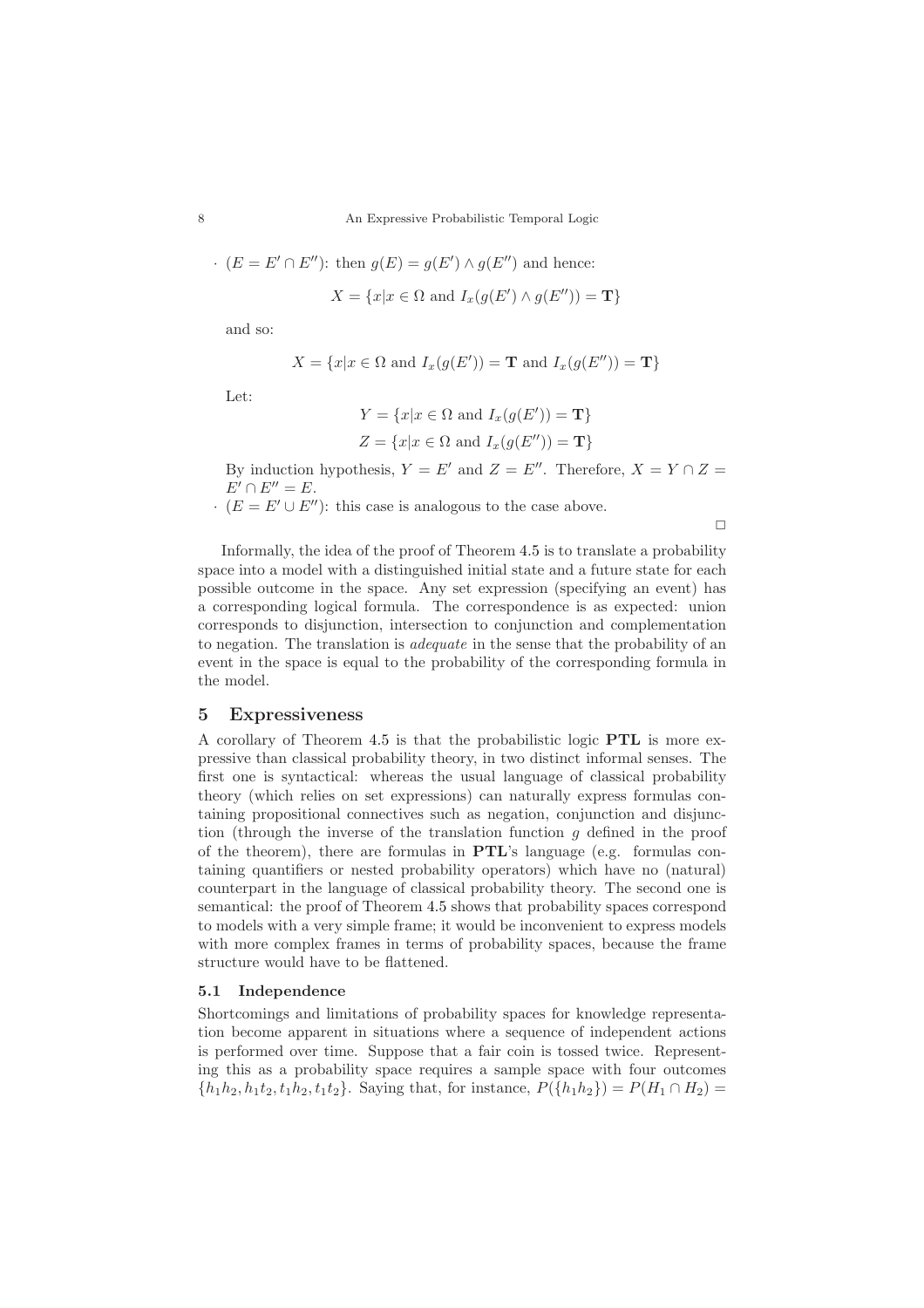$P(H_1)P(H_2) = 0.25$  (where  $H_1 = \{h_1t_2, h_1h_2\}$  and  $H_2 = \{h_1h_2, t_1h_2\}$ ) requires the assumption of independence for the tosses. Two events  $E_1$  and  $E_2$ are often defined to be *independent* if and only if  $P(H_1 \cap H_2) = P(H_1)P(H_2)$ . But this definition is epistemologically unsatisfactory. How do we actually come to know that  $H_1$  and  $H_2$  are independent? According to this definition, we must know  $P(H_1 \cap H_2)$  in advance. But that is precisely what, in practice, we do not know and would like to compute (based on our knowledge of  $P(H_1)$  and  $P(H_2)$ ! We can easily get trapped in circular reasoning, trying to justify, for instance, our claim that  $P(H_1 \cap H_2) = 0.25$  by saying that  $H_1$ and  $H_2$  are independent and then trying to justify that they are independent by saying that  $P(H_1 \cap H_2) = 0.25$ . Of course, we tend to escape from such cases of fallacious circular reasoning by simply assuming that the events are independent. However, the assumption is tacit. Classical probability theory provides no way to represent knowledge of the independence and any reason that we might have for justifying the assumption of independence of the events remains at an informal level, external to the representation.

In the PTL, on the other hand, the possibility to represent independence comes naturally and for free. For instance, when the axiom  $\forall x$ :  $Coin.\Diamond^{0.5}_{t(x)}H(x)\land \Diamond^{0.5}_{t(x)}T(x)$  is assumed, it follows from the semantics of the logic that it holds in any state of the model. And since the axiom states the equal probabilities for heads and tails in a way that does not depend on anything except the action of the toss itself, it is clear that tossing a coin at a state s has no effect on tossing the coin at another state s'. Therefore, the two tosses must be independent, and consequently it follows that:

$$
\forall x: Coin.\Diamond^{0.5}_{t(x)}.H(x) \land \Diamond^{0.5}_{t(x)}T(x) \vDash \mathcal{P}_{t(x)::t(x):::\texttt{nil}}(H(x)::H(x)::\texttt{nil}) = 0.25
$$

Also dependence can be easily represented. For example, consider a magical coin  $c_m$  that behaves as a fair coin in an initial state, but when tossed in any other state always gives the opposite result of the previous toss. This may be represented by the following axioms:

- $\mathbb{Q}_s \diamond_{t(c_m)}^{0.5} H(c_m) \wedge \diamond_{t(c_m)}^{0.5} T(c_m)$
- $T(c_m) \to \Diamond_{t(c_m)}^1$ .  $H(c_m)$
- $H(c_m) \to \Diamond_{t(c_m)}^1$ .  $T(c_m)$
- $\Box \neg \text{in}(s)$  (no state is a predecessor of s)

The inadequacy of classical probability theory's usual definition of independence can be further illustrated in a situation where we have to randomly get an object from a bag with four objects: a black sphere, a white sphere, a black cube and a white cube. For simplicity, we assume tacitly that we put the object back in the bag after the action. This can be represented by the following axioms: A1:  $S(s_b) \wedge B(s_b)$ ; A2:  $S(s_w) \wedge W(s_w)$ ; A3:  $C(c_b) \wedge B(c_b)$ ; A4:  $C(c_w) \wedge W(c_w)$ ; **A5:**  $Bag = s_b :: s_w :: c_b :: c_w :: \texttt{nil};$  and  $\textbf{A6:} \ \forall x \in Bag.\Diamond_a^{1/|Bag|}G(x)$ .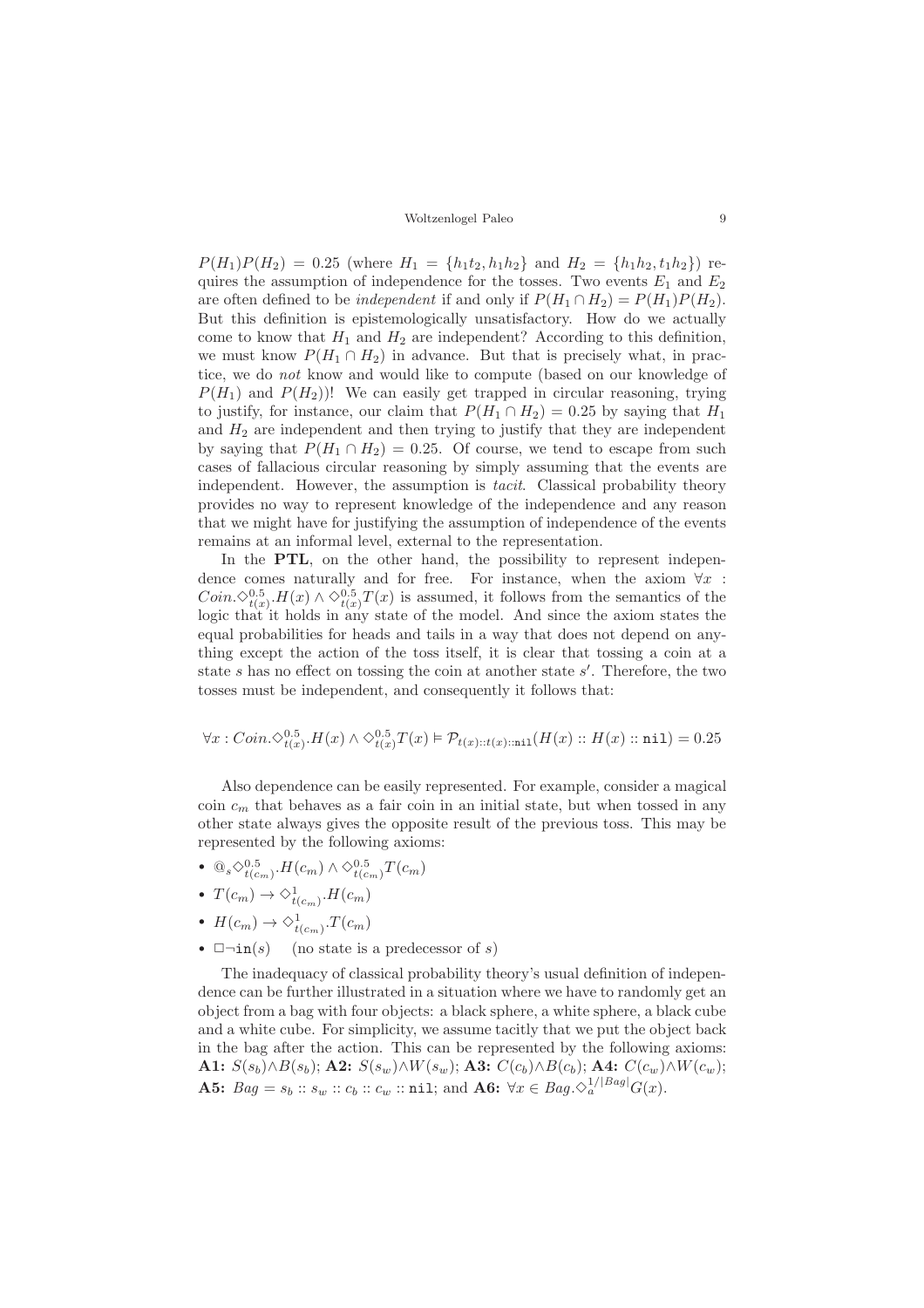It then follows, by the semantics, that:

A1, A2, A3, A4, A5, A6  $\models \forall x \in Bag.\mathcal{P}_a(S(x) \wedge B(x)) = \mathcal{P}_a(S(x)).\mathcal{P}_a(B(x))$ 

Nevertheless, we should not be willing to conclude from this result, as classical probability theory does, that the event of getting a spherical object and the event of getting a black object are independent. It is merely coincidental that  $\mathcal{P}_a(S(x) \wedge B(x)) = \mathcal{P}_a(S(x)).\mathcal{P}_a(B(x)).$  If the bag had an additional black tetrahedral, for instance, the two sides of this equation would not be equal anymore. In the formalization above, it is evident that both events are correlated, because they consist of outcomes from a single action.

A simple formal theory  $T_{indep}$  of (in)dependence of actions could provide the following definition for *independence* of an action  $a$  from an action  $b$ :

• Independent $(a, b) \equiv (\forall s. @_s((\forall \varphi. \forall p. \mathcal{P}_a(\varphi) = p \rightarrow \Box_b(\mathcal{P}_a(\varphi) = p)))$ 

It follows from the semantics that  $T_{indep}$  entails the following *shortcut* theorem:

$$
\bigwedge_{1 \leq i < j \leq n} \text{Independent}(a_i, a_j) \to \mathcal{P}_{a_1; \dots; a_n; \min}(E_1; \dots; E_n; \text{inil}) = \mathcal{P}_{a_1}(E_1) \dots \mathcal{P}_{a_n}(E_n)
$$

The notion of independence defined in  $T_{indep}$  is non-circular. We may, from the logical specification of a system in the PTL's language, explicitly reason about the actions of the system, conclude that some of them are mutually independent and use the general theorem above as a shortcut for computing probabilities of sequences of actions. This is arguably more satisfactory than the teleological definition of independence from classical probability theory, which depends on the very shortcut theorem that we would have liked to derive.

It is not an aim of this paper to discuss  $T_{indep}$  or other theories of independence in detail.  $T_{indep}$  is just a (very simple) example showing that **PTL** is expressive enough to allow explicit reasoning about concepts that are very relevant in a probabilistic context.

### <span id="page-9-0"></span>5.2 Disambiguation

Informal statements about probabilities are sometimes imprecise and ambiguous. Their intended meanings are not always clear. If a person A tried to describe to a person  $B$  the random effects of an action  $a$ , her description might include a sentence such as: "the probability of  $\varphi$  after a is p". The most straightforward and literal logical meaning for this sentence would be  $\mathcal{P}_a(\varphi) = p$ . However, it is often the case that the meaning intended by A is actually  $\Diamond_{a}^{p} \varphi$ . *B* must guess, from the context of the conversation and the common knowledge, which of the two alternatives is actually meant.

A formula such as  $\Diamond_{a}^{p}\varphi$  provides fine-grained information about one particular state transition that is made possible by the action, whereas  $\mathcal{P}_a(\varphi) = p$ provides coarse-grained aggregated information about transitions to all states where  $\varphi$  holds. The aggregated information is incomplete, because it doesn't say how many such states there are and it doesn't specify the transition probability to each of these states.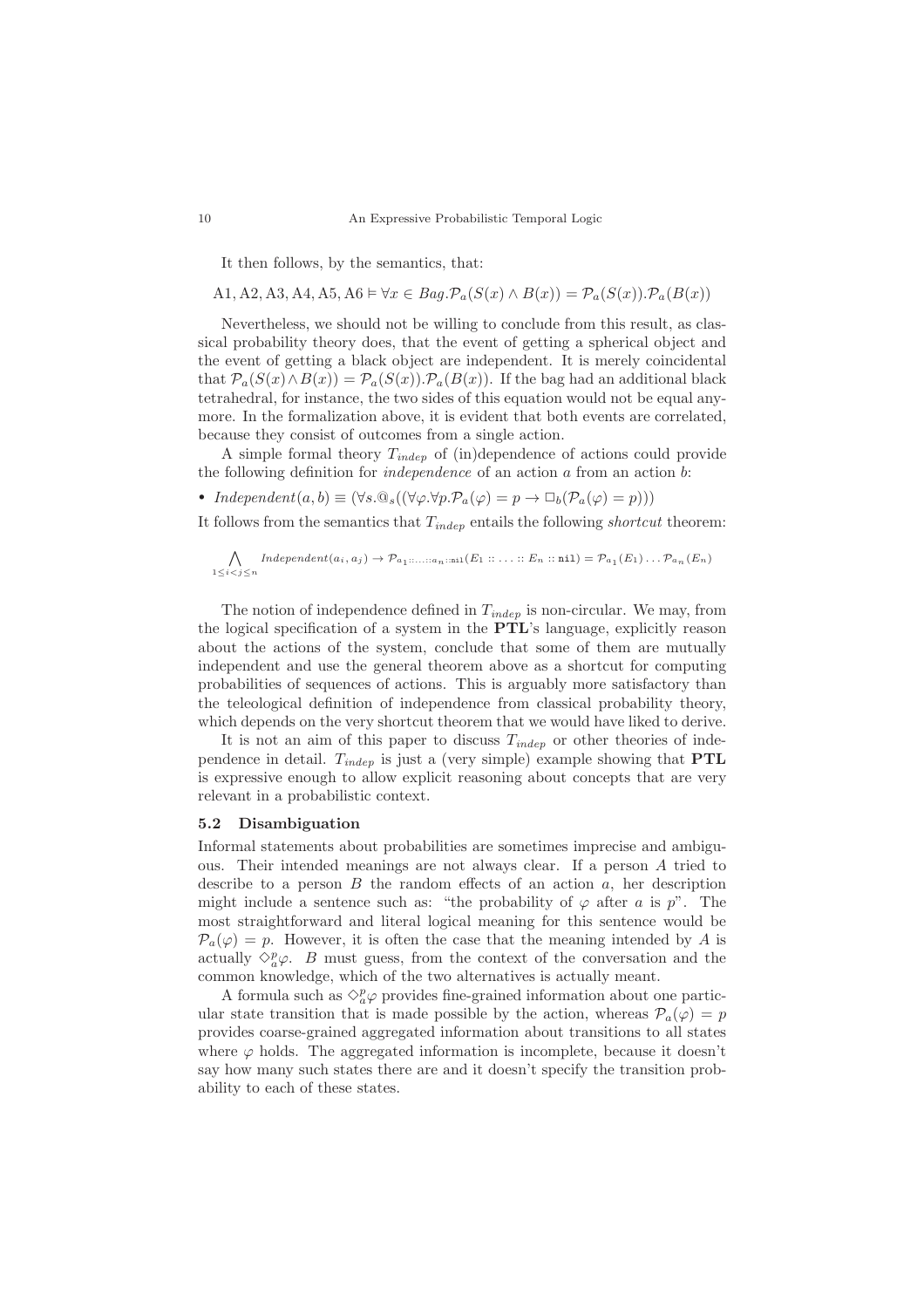The power to disambiguate is an interesting qualitative criterium to estimate the usefulness of a formal language. The formal probabilistic logical language proposed here is expressive enough to precisely disambiguate between  $\Diamond$  and  $\mathcal{P}$ , which are subtly but importantly different in meaning, even though they are often expressed indistinguishably in natural language. It is important to note that neither  $\Diamond_{a}^{p} \varphi \to \mathcal{P}_{a}(\varphi) = p$  nor  $\mathcal{P}_{a}(\varphi) = p \to \Diamond_{a}^{p} \varphi$  is valid. Understanding the difference between  $\Diamond_p^p \varphi$  and  $\mathcal{P}_a(\varphi) = p$  is crucial for a correct use of PTL. Furthermore, the difference in the meanings of  $\diamond$  and  $P$  is essential to a semantics for probabilities that is compatible with our intuition about probabilities. Therefore, any sufficiently rich probabilistic logic should strive to distinguish between these important notions. PTL does so explicitly and syntactically.

Remark 5.1 In natural language dialogues, B tends to cope with the ambiguity by subconsciously attempting to presuppose that  $\varphi$  fully specifies a single outcome of a, in which case A means  $\Diamond_{a}^{p}\varphi$ . If this presupposition is incompatible with pre-existing knowledge or even with knowledge acquired later during the dialogue, the presupposition is canceled and the meaning falls back to  $P_a(\varphi) = p$ . Fully understanding the dynamics of presuppositions is an open linguistic challenge, and probabilities bring yet another dimension of complexity to this difficult problem.

Example 5.2 Consider the following statement:

• "the probability of picking number n (for  $1 \leq n \leq 6$ ) is  $1/6$ "

Upon hearing this sentence, we tend to presuppose that there are six outcomes (i.e.  $\diamondsuit_{\text{pick}}^{1/6}$ Picked $(n)$ ). However, if we are later told that:

• "the number is picked by throwing a 12-faced fair dice where each  $n$  (for  $1 \leq n \leq 6$ ) occurs in two distinct faces."

we are forced to cancel our presupposition and revise our logical interpretation of the previous sentence.

## <span id="page-10-0"></span>6 Implementation and Automation

A preliminary implementation of PTL in Coq is available in <https://github.com/Paradoxika/ProbLogic>. It follows the embedding methodology used in [\[1](#page-15-4)[,2\]](#page-15-5), which is based on a higher-order and typed version of the standard translation of modal logics into predicate logic, with three important differences. Firstly, whereas in the standard translation the accessibility relation is a primitive constant, in the embedding of PTL it is derived from the primitive notion of action. Secondly, the higher-order modal logics used in [\[1\]](#page-15-4) were *rigid*, while **PTL** includes a flexible probability function  $\mathcal P$  (which is simulated by a flexible predicate in the implementation). Finally, in contrast to the logics from  $[1]$ , **PTL** requires numerical reasoning. It is this last point that makes the embedding of PTL significantly harder than previous embeddings and justifies its preliminary status. The current implementation still does not provide convenient modal tactics (as those described in [\[2\]](#page-15-5)) and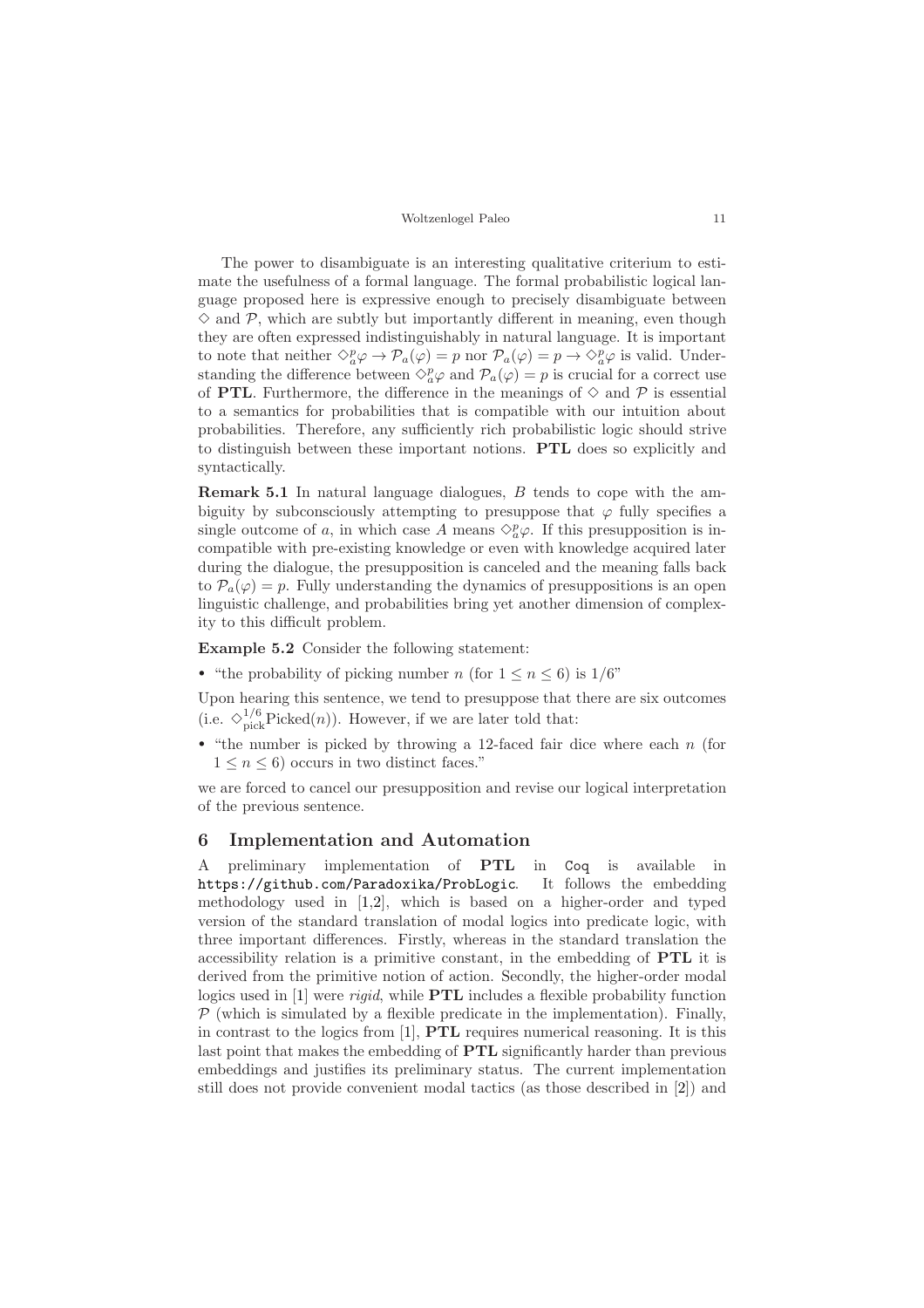numerical reasoning is done with Coq's standard QArith library for rationals (instead of real-closed fields). Decidability (of the satisfiability, validity and entailment problems) is indeed, of course, hopeless for the proposed higherorder logic. But even for logics with undecidability issues, automated theorem provers are occasionaly sufficiently efficient for practical applications [\[1\]](#page-15-4). It is also important to note that, even if arithmetical expressions (of type  $\eta$ ) are restricted to be ground (i.e. by forbidding quantifiers of type  $(\eta \to 0) \to 0$ ), PTL thus restricted would still be expressive enough to formalize all the examples shown in this paper. In this restricted logic, the only automation of arithmetic needed is simplification/computation of arithmetic expressions and reduction of ground simplified arithmetic propositions to  $\top$  or  $\bot$ . With the recent progress in SMT-solving and automated theorem proving modulo arithmetic (even with quantifiers), it is reasonable to hope that automated provers will soon be able to cope with PTL problems. In the meanwhile, the current implementation in Coq has already proven to be sufficient for a fully interactive formalization of the Monty Hall problem, as described in the next section.

## <span id="page-11-0"></span>7 The Monty Hall Problem

PTL is used here in the formalization of vos Savant's famous Monty Hall problem [\[10\]](#page-15-1), whose description is reproduced below:

Suppose you're on a game show, and you're given the choice of three doors: Behind one door is a car; behind the others, goats. You pick a door, say No. 1, and the host, who knows what's behind the doors, opens another door, say No. 3, which has a goat. He then says to you, 'Do you want to pick door No. 2?' Is it to your advantage to switch your choice?

This probabilistic puzzle is seemingly paradoxical, because people very often make mistakes when they reason informally about the problem, as they tend to wrongly compute the probabilities. Therefore, despite its apparent simplicity, this problem is an interesting benchmark for evaluating formal probabilistic logics. A good probabilistic logic should allow a sufficiently natural and unambiguous formal representation of the problem and should entail correct probability values. From the player's point of view, the Monty Hall problem can be formalized in PTL by the following axioms:

- Axiom 1: "you're given the choice of three doors":  $D = d_1 :: d_2 :: d_3 :: \text{nil}$
- Axiom 2: "behind one door is a car":  $\exists d \in D.C(d)$
- Axiom 3: "behind the others, goats":  $\forall d \in D. \neg C(d) \leftrightarrow G(d)$
- Axiom 4: "you pick a door, say No. 1, and the host, who knows what's behind the doors, opens another door, say No. 3, which has a goat.":

$$
\exists s_c \cdot ((@_{s_0} \Diamond_h \Diamond_{p(d_1)} \Diamond_o \text{in}(s_c)) \land @_{s_c}(O(d_3) \land G(d_3)))
$$

A more literal reading of Axiom 4 would be that "there exists a state (the current state), reachable from the initial state by the sequence of actions in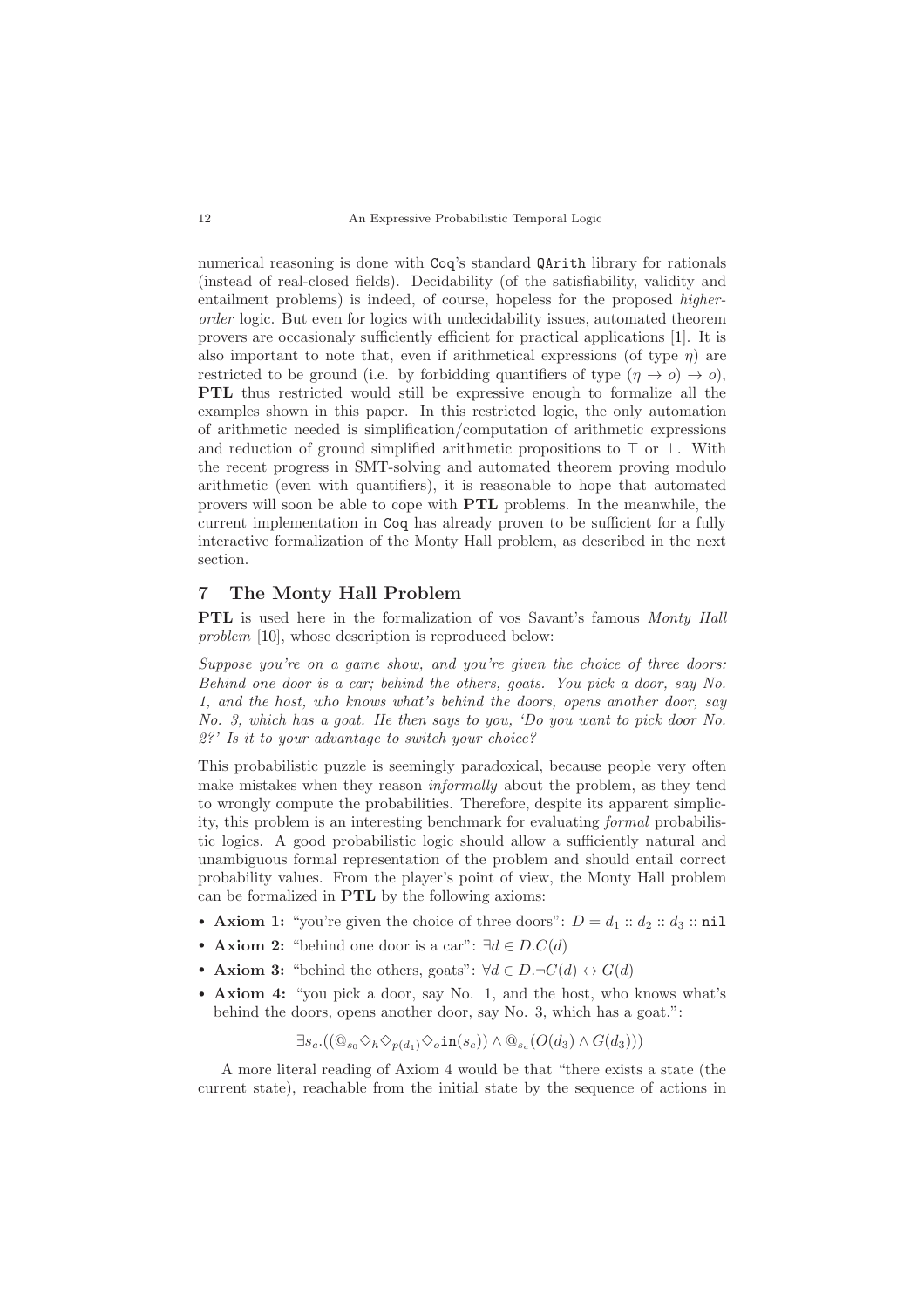which the host hides the car  $(h)$ , the player picks the first door  $(p(d_1))$ , and the host opens a door  $(o)$ , where the third door is open and has a goat.". It is fair to say that the axioms shown above capture the intended meanings of their corresponding informal natural language sentences. As desired, the axioms are reasonably similar to the corresponding sentences, although there are interesting differences worth discussing, particularly in relation to Axiom 4. Firstly, it illustrates the need for the hybrid logic operators @ and in in situations where it is important to declare local conditions, which hold only in a single given state. Secondly, it shows the convenience of having a versatile approach to actions. The *pick*  $(p)$  action, for instance, takes the picked door as an argument whereas the open (o) action takes no argument. This allows us to express that, from the point of view of the player, the action of picking a door is an action of the player and he can choose which door to pick, while opening a door is an action performed by the host, with uncertain outcomes to the player. The opening of the third door is represented as a random event of the action, through the proposition  $O(d_3)$ . These subtle differences between Axiom 4 and its corresponding sentence in the informal description of the problem are evidence that, as expected from a formal language, PTL offers a higher degree of precision than what we are used to in natural language.

There are many assumptions that are not explicitly mentioned in the description of the problem. But they must be formalized as well. We list below only some of them. Other axioms (e.g. stating what remains unchanged when actions are excuted) can be see in the Coq formalization discussed in Section [6.](#page-10-0)

- Axiom 5: Each door has equal probability of having the car after the hide (h) action:  $\forall d \in D. \Diamond_{h}^{1/|D|} C(d)$
- **Axiom 6:** The *pick* (*p*) action marks the picked door:  $\forall d \in D. \Diamond_{p(d)}^1 P(d)$
- Axiom 7: The host opens a door containing a goat with uniform probability among the doors that are neither picked nor contain a car:

 $\forall d^c \cdot \forall d^p \cdot (C(d^c) \rightarrow P(d^p) \rightarrow \forall d \in ((D - d^c) - d^p) \cdot \Diamond_{o}^{1/((D - d^c) - d^p)} \cup O(d))$ 

• Axiom 8: When the player does the *switch*  $(s)$  action, the newly picked door is different from the previously picked door and from the open door:

 $\forall d^o. \forall d^p. (O(d^o) \rightarrow P(d^p) \rightarrow \exists d. (d \neq d^o \land d \neq d^p \land \Diamond_s^1 P(d)))$ 

- Axiom 9: When the player does the no switch  $(\bar{s})$  action, the newly picked door is the same as the previously picked door:  $\forall d.(P(d) \rightarrow \Diamond_{\overline{s}}^1 P(d)))$
- Axiom 10: A state is a victorious state if and only if the car is behind the picked door:  $V \leftrightarrow (\exists d.C(d) \wedge P(d))$

The next step is the formalization of (the intended meaning of) the question ("Do you want to pick door No. 2? Is it to your advantage to switch your choice?") as a conjecture. However, this is significantly less straightforward than the formalization of the axioms. A naive and literal reading of the question could result in the following tentative conjecture:

$$
\mathcal{P}_s(V) > \mathcal{P}_{\bar{s}}(V)
$$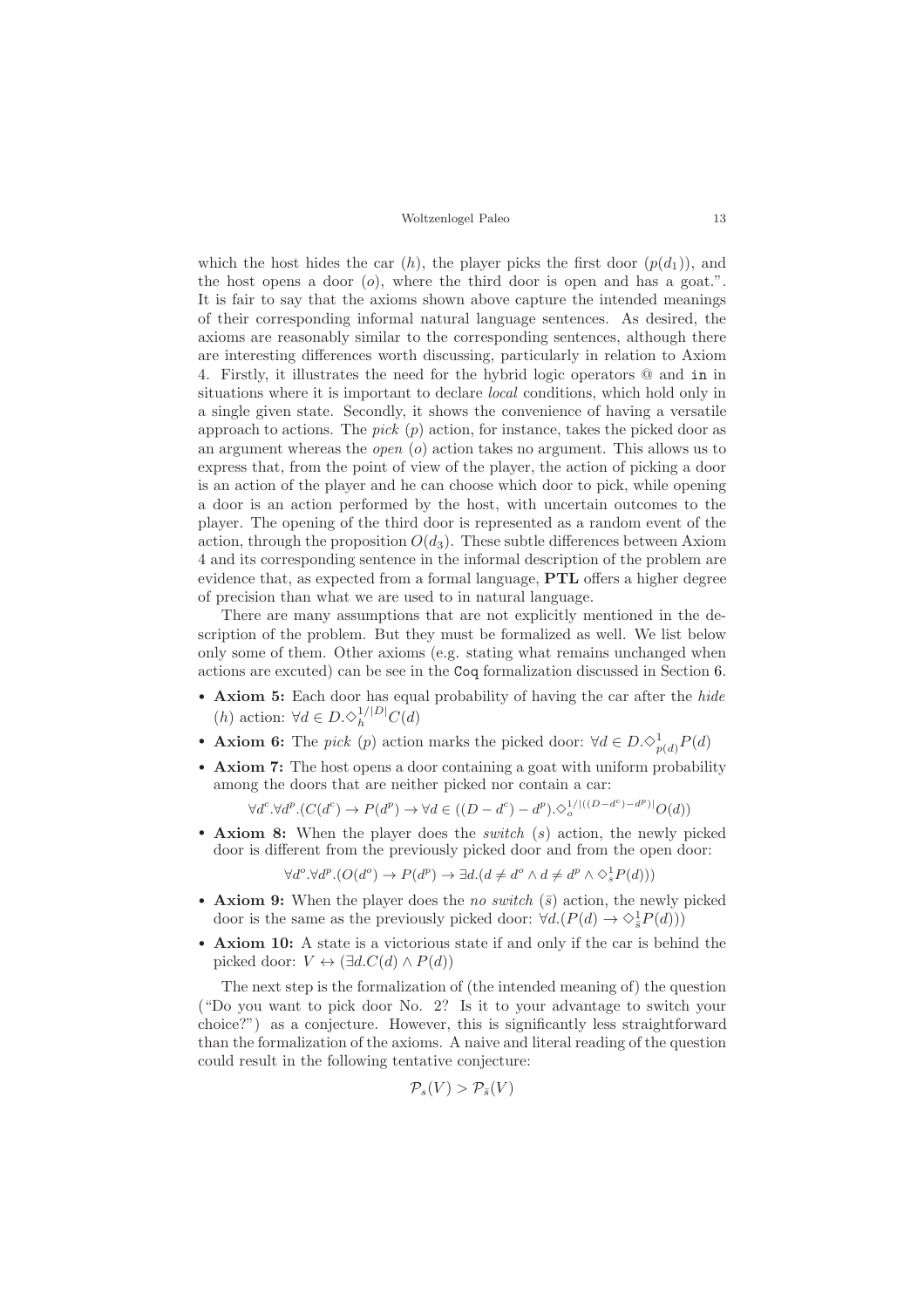But the formula above is only satisfied in models where the probability of victory by switching is greater than the probability of victory by not switching in all states, whereas the question is interested in a few states only, namely those reachable by a given sequence of actions (i.e. hiding, picking, opening and re-picking). Taking this into account, an apparently plausible alternative formalization could be:

$$
@_{s_0} \Box_h \Box_{p(d_1)} \Box_o(\mathcal{P}_s(V) > \mathcal{P}_{\bar{s}}(V))
$$

But this is trivially false in any model  $M$  that satisfies the axioms above, because the action *hide* has a successor state  $s_1$  (where the car was hidden behind the first door) such that:

$$
M \vDash \textcircled{a}_{s_1} \square_{p(d_1)} \square_o(\mathcal{P}_s(V) < \mathcal{P}_{\bar{s}}(V))
$$

Yet another possible attempt would be to formalize the conjecture as:

$$
\forall s. \varphi(s) \to \mathbb{Q}_s \mathcal{P}_s(V) > \mathcal{P}_{\bar{s}}(V)
$$

where s is the current state when the question is asked and  $\varphi(s)$  is a formula specifying whether s is a posible current state (i.e. consistent with the player's observations). However, for a similar reason, this formula is also false in any model M that satisfies the axioms: there is a possible current state  $s^*$ , where  $I_{s^*}(\mathcal{P}_s(V)) = 0$  and  $I_{s^*}(\mathcal{P}_{\bar{s}}(V)) = 1$ . In fact, it is easy to see that, in any possible current state s,  $I_{s^*}(\mathcal{P}_{\bar{s}}(V))$  and  $I_{s^*}(\mathcal{P}_{s}(V))$  are always either 0 and 1, because the action of switching has always only one possible outcome.

As evidenced by the failed conjectures above, there is a structural gap between the natural language question and the correct formalization of its intended meaning, and therein lies a potential reason (though probably not the only one) why people tend to have difficulties to reason about the Monty Hall problem. As it is posed, the question induces the player to think in terms of probabilistic outcomes of the action of switching or not switching in the current state. In contrast, the correct thinking requires the player to hypothetically backtrack to the initial state and formulate the conjecture as follows:

• Conjecture:  $\mathbb{O}_{s_0}(\mathcal{P}_{h::p(d_1)::o::s::\texttt{nil}}(V) > \mathcal{P}_{h::p(d_1)::o::\bar{s}: \texttt{nil}}(V))$ 

In any model satisfying the axioms (including the omitted axioms).  $I_{s_0}(\mathcal{P}_{h::p(d_1):o::s::\text{min1}}(V)) = 2/3$  and  $I_{s_0}(\mathcal{P}_{h::p(d_1):o::\bar{s}:m1}(V)) = 1/3$ . Therefore, the conjecture is a theorem  $<sup>1</sup>$  $<sup>1</sup>$  $<sup>1</sup>$ .</sup>

## <span id="page-13-0"></span>8 Related Work

Many probabilistic logics are surveyed in [\[5\]](#page-15-6). Among those logics, most depart from classical logic by adopting a probabilistic notion of validity and entailment. PTL, on the other hand, remains strictly classical in this respect. The

<span id="page-13-1"></span> $^{\rm 1}$  An interactive proof of this theorem using the embedding of  ${\bf PTL}$  in Coq is freely available in the online repository of the implementation discussed in Section [6.](#page-10-0) For the sake of simplicity, this formalization of the Monty Hall problem does not concern itself with specifying in which states each action is allowed or disallowed. But this could also be done.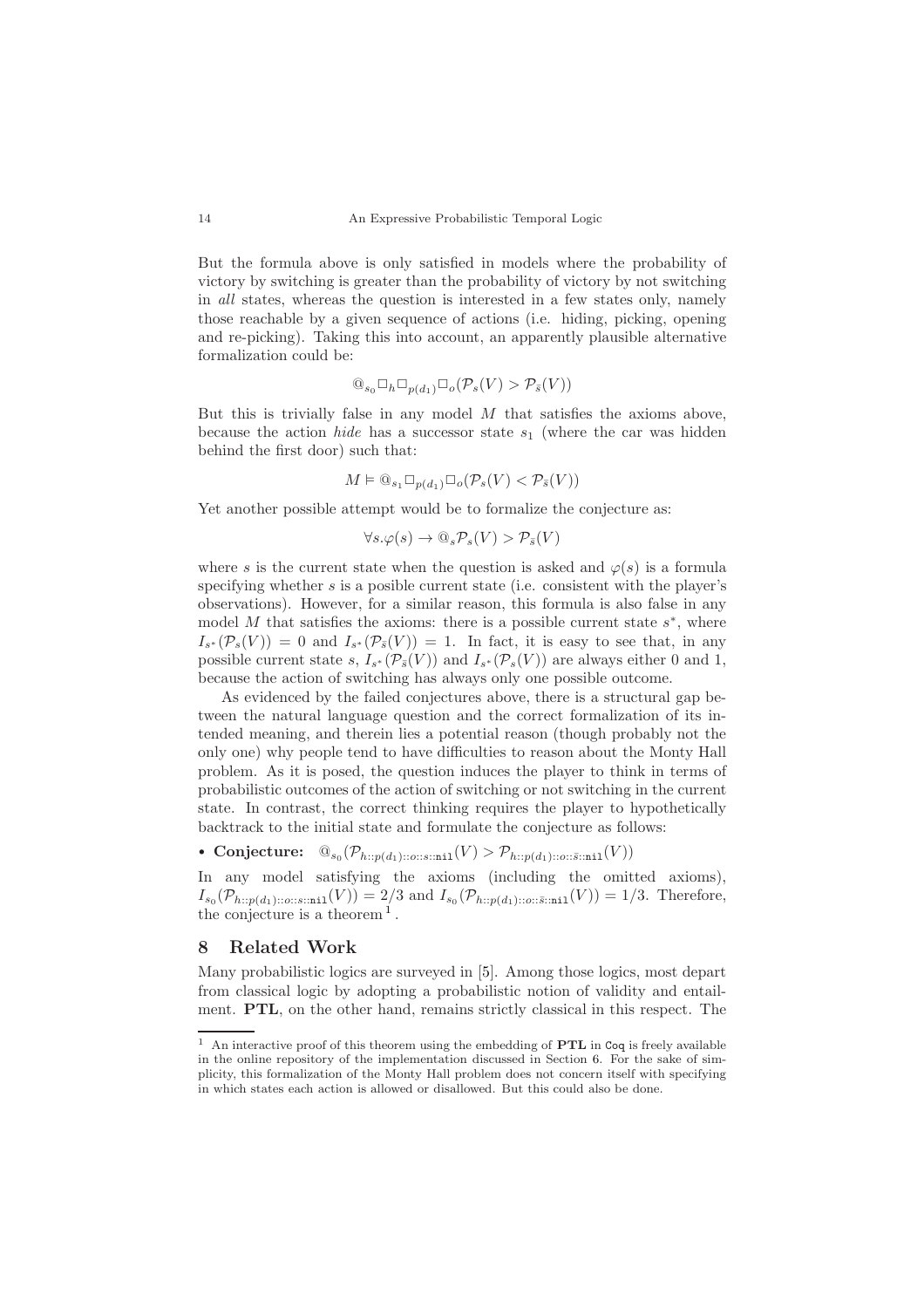probabilistic modal logics described in Sections 4.1 and 4.2 of [\[5\]](#page-15-6) are probably the most similar to PTL. However, they are propositional, lack the probabilistic diamond operator, and are atemporal.

Probabilistic logics that incorporate time include PCTL [\[8](#page-15-7)[,4\]](#page-15-8), which extends CTL by replacing the existential and universal path quantifiers by a probabilistic operator. PCTL is an excellent logic for model checking Markov chains. However, its lack of a probabilistic diamond operator makes it susceptible to the issues discussed in Section [5.2,](#page-9-0) thereby limiting its use beyond model checking. They also lack an explicit handling of actions, which is necessary for a convenient formalization of the Monty Hall problem and other examples discussed here. On the other hand, PCTL's temporal modalities (which include, for instance, the until operator) are more sophisticated than PTL's temporal modalities (which can only make statements about the next moment in time). PTL's parsimony is intentional: it includes only the minimal set of temporal modalities needed to capture the desired notion of probability. Nevertheless, in practical applications where other temporal modalities are needed, they could be easily added to PTL as well.

## 9 Conclusion and Future Work

The large number of available probabilistic logics indicates that conciliating logic and probability is a non-trivial task. The expressive probabilistic temporal logic PTL described here provides a novel alternative approach, based on the simple intuition that the notion of probability can only be fully grasped in combination with the notions of action and time. The complex interaction of time, action and probability naturally leads to a modal and higher-order logic. PTL is adequate with respect to classical probability theory, of which it can be considered an extension (as shown in Section [4,](#page-5-0) where a correspondence between events and formulas has been established in detail). PTL's convenient expressive power allowed a natural formalization of the famous Monty Hall problem. One of the main insights in the development of PTL came with the discovery of the need for both a higher-order probability function and a probabilistic diamond operator, as discussed in Section [5.2.](#page-9-0) Besides the higher order, the satisfaction of this need is a distinguishing feature of PTL.

In the near future, the implementation of PTL in Coq needs to be made more user-friendly, through the implementation of tactics that automate and hide technical details for users. On the philosophical side, it would be interesting to extend PTL with past temporal modalities, since we often need to reason about actions that have happened in the past but whose outcomes we have not yet observed, and to define conditional probabilities, in order to explore the question about the relationship between probabilities of conditionals (e.g.  $P(A \rightarrow B)$ ) and conditional probabilities (e.g.  $P(B|A)$ ) [\[7\]](#page-15-9) from **PTL**'s perspective.